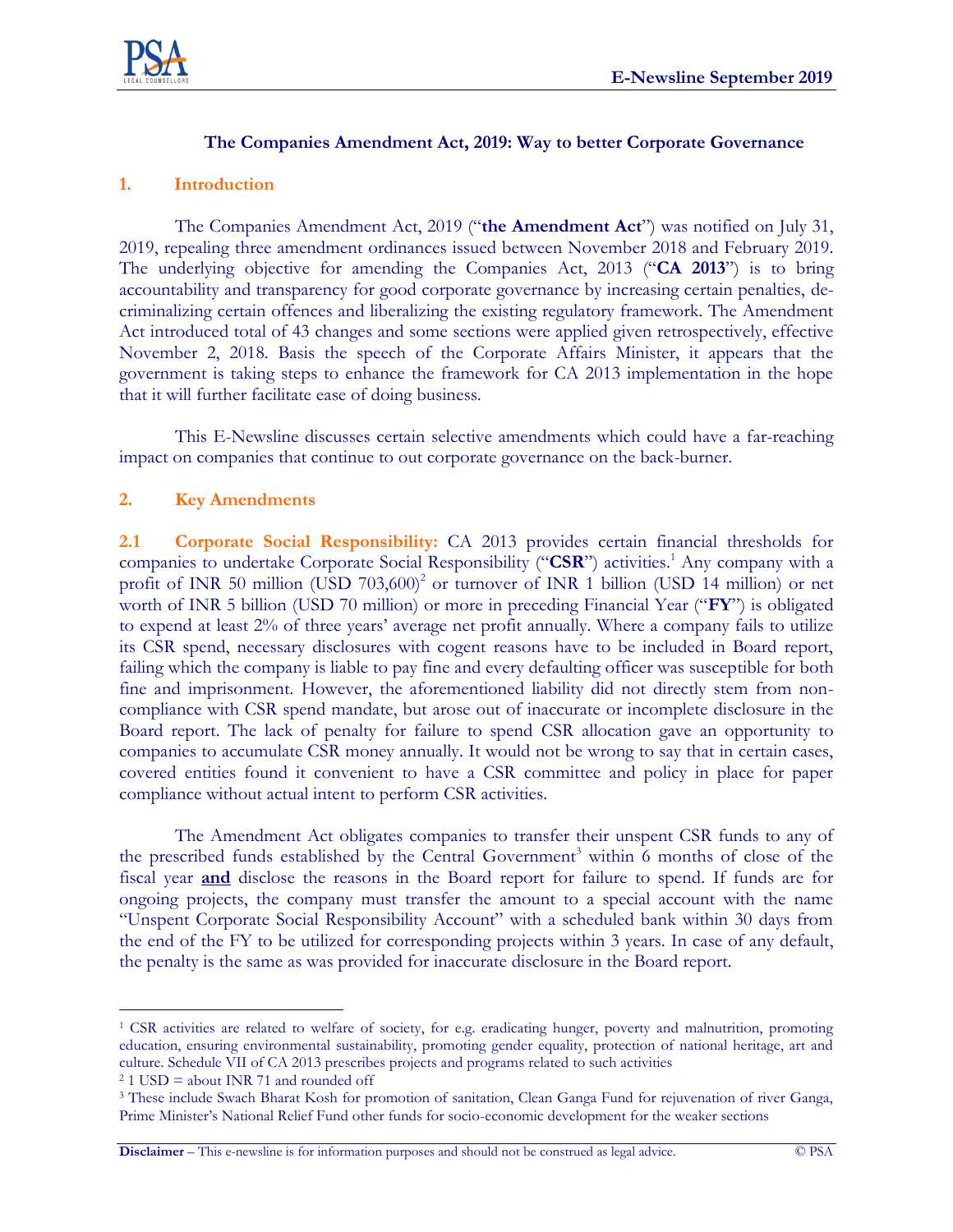$\overline{a}$ 

This essentially means that CSR model will now be enforced strictly where consequences will be dire and mere explanations will not suffice. Companies will be required to maintain documents for ongoing projects and merely planning them will not make them ongoing. With these changes, companies can no longer justify efforts towards constituting CSR committee, formulating policy or identifying activities but failing to spend CSR amount.

**2.2 Significant Beneficial Owner:** The concept of Significant Beneficial Owner ("**SBO**") came into effect in June 2018. Every individual who holds, directly and indirectly, at least 10% shares or voting rights in a company is an SBO. For indirect holding, it is imperative to look through the corporate layers above the shareholders of the company. The SBO has to provide a declaration to the company, which then has to be filed with the Registrar of Companies ("**ROC**"). Companies have to send a notice to its shareholders who hold at least 10% shares or voting rights or any person (*whether or not a member of the company*) whom it knows or has reasonable cause to believe that he is the SBO or has knowledge of the SBO. The recipient is obligated to respond to the notice in the prescribed timeline. If no response or unsatisfactory information is received, the company has to file an application with the National Company Law Tribunal ("**NCLT**") for suspension of all rights attached with the corresponding shares such as right to vote, transfer, dividend etc. The NCLT may give the person an opportunity of being heard and pass an order restricting the rights attached with the shares.

Before the amendment, the company or the aggrieved person had the opportunity to file an application with the NCLT for lifting restrictions imposed on shares, but no specific period was prescribed for filing the application.<sup>4</sup> Now, the amendment provides for one year to file application with NCLT against an order passed. Where the application is not filed in one year, the shares in question will be transferred to Investor Education and Protection Fund Authority ("**IEPFA**"). The shares will be transferred without any restrictions, which means that the IEPFA i.e. the government will become the shareholder of the company. In such case, investigation will be initiated for non-compliance of provisions and everyone will get impacted including corporate layers just because of failure to file SBO declaration.

Further, the scope of penalties has been widened. Initially, the penal provisions were applicable only if the company did not maintain SBO register but now the penalty will be levied even if the company fails to furnish the notice for identification of the SBO. The law has become stricter for the SBOs as well. If they provide any incorrect information or suppress any material facts wilfully, that will amount to fraud. The purpose of SBO provisions is to pierce corporate veil of the company by making it a statutory mandate and identify the ultimate individual beneficial owner of the company, disregarding the intermediate non-individual shareholders.

**2.3 From NCLT to RD:** Under CA 2013, certain powers were vested with the NCLT, which have now been delegated to the Regional Directors (**"RD"**). These are as follows. *Firstly,* jurisdiction of the RD is enlarged by enhancing the pecuniary limits of fine for compoundable offence<sup>5</sup> from INR 500,000 (USD 7,036) to INR 2.5 million (USD 35,180). *Secondly,* under CA

**Disclaimer** – This e-newsline is for information purposes and should not be construed as legal advice. © PSA

<sup>4</sup> Section 433 of the 2013 Act allows the application of Limitation Act. Item #137 of Part II of Third division of Schedule of Limitation Act provides for 3 years to an aggrieved party for filing any application with the concerned authority against the order passed

<sup>5</sup> Compoundable offences are those that are punishable with specific penalty amount under the law, and such amount can be compromised upon hearing the reasons for default. However, no compulsory imprisonment should be involved with corresponding offence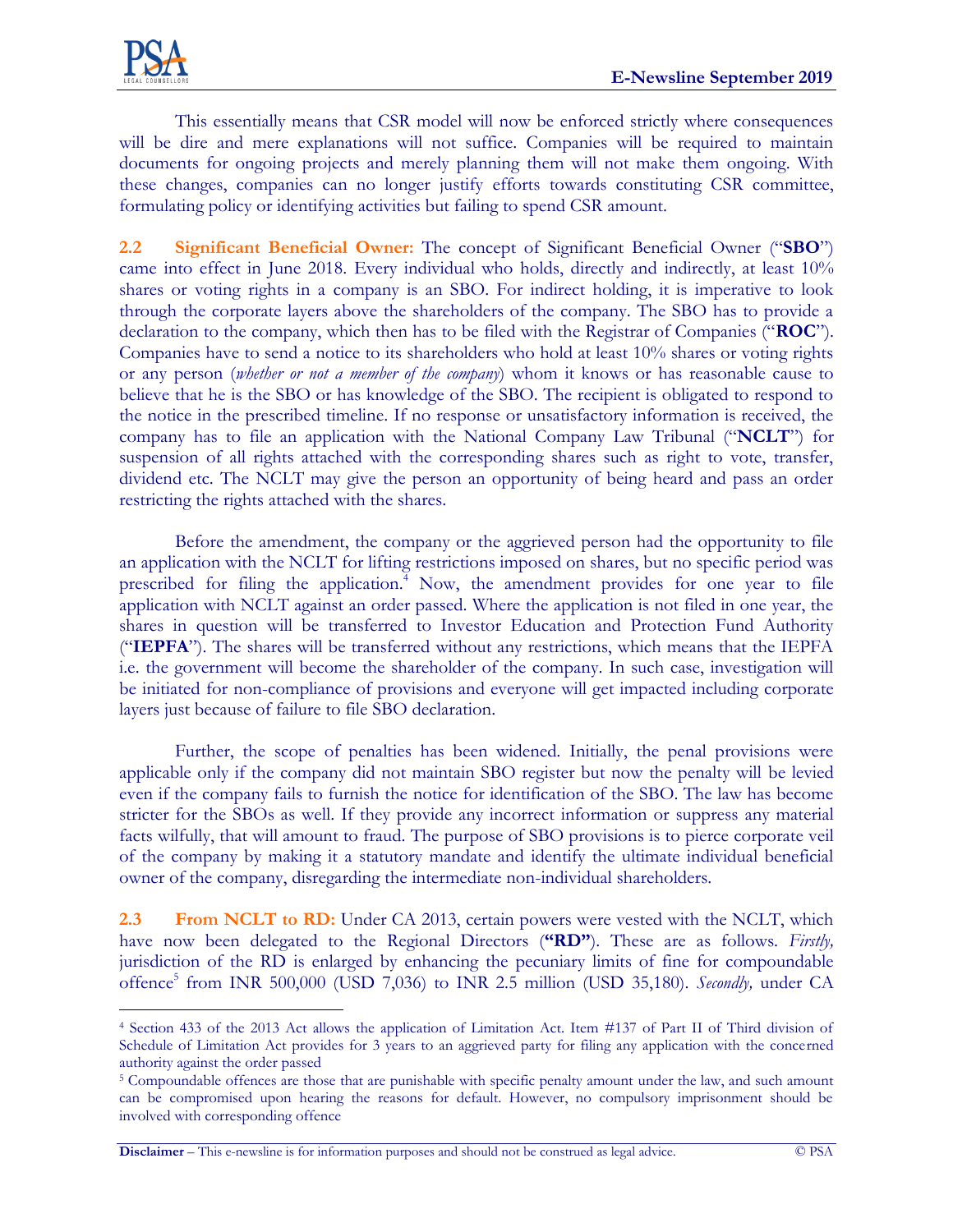2013 the FY of an Indian company runs from April to following March 31. However, NCLT has powers to approve a different FY for those who are subsidiaries of foreign companies. Now, the power to approve such change has also been delegated to the RD. *Thirdly,* now RD can approve conversion of company from public to private. Since NCLT is already burdened with various matters relating to insolvency and other serious offences, the aim is to ensure it is not the forum for routine corporate matters and provide swift approvals.

**2.4 Fit and Proper persons:** Under CA 2013, if Central Government finds that the company's affairs are conducted in a manner prejudicial to the public interest, it may file an application to the NCLT for suitable orders to remedy the situation. Public interest is not defined in the Act, but can be decided on the facts and circumstances. It emphasizes the idea of the company functioning for the public good or general welfare of the community, and not in a manner which is illegal or opposed to public policy. NCLT, in the above mentioned application, had wide powers to pass orders, such as regulation of conduct of affairs of the company; restrictions on transfer or allotment of shares; removal of managing director, manager or any other director and appointment of new managing director, manager or any other director in their place; imposition of costs as may be deemed fit by the NCLT.

The Amendment Act empowers the Central Government to approach the NCLT for filing application and obtaining order declaring that a person associated with the conduct and management of the company including directors, key managerial personnel and other officers, is not a fit and proper person. Such person will be unfit and improper, if the Central Government is of the opinion that, he **(a)** is found to be guilty of fraud, misfeasance, persistent negligence or default in carrying out his obligations and functions or of breach of trust; **(b)** has not conducted the business with sound business principles or prudent commercial practices; **(c)** has caused serious injury to the industry or damage to the interest of trade or industry; **(d)** has conducted business with an intent to defraud its creditors, members or any other person; and **(e)** has conducted business for fraudulent or unlawful purpose or in a manner prejudicial to public interest. The person concerned shall join the complaint as respondent and defend himself. If the NCLT adjudges that the person is not fit and proper, he shall not hold the concerned office and once such order is passed, he will be further debarred from holding any office in any company for a period of 5 years without receiving any compensation for loss of office.

The Amendment Act enlarges the grounds that Central Government can resort to, for initiating action against a company and its officials where the affairs are conducted in public prejudice. On a closer scrutiny of the new provisions, it appears that the Amendment Act elaborates on situations that would constitute as conduct in prejudice to public interest. While suitable orders will be passed by NCLT to redress company's affairs, the Amendment Act enables NCLT to take specific deterrent action against company officials who control the company's affairs.

**2.5 Secured Borrowings:** Companies need money for financing their projects or for operational activities. In order to secure funds, lenders need collaterals and often this is achieved by creation of a right in the properties of the borrowers which is known as a charge which is typically done by a lien or hypothecation of the assets. The charges are required to be filed $<sup>6</sup>$  with</sup> the ROC within 30 days of creation or any modification. For delayed filing, CA 2013 allows a

 $\overline{a}$ <sup>6</sup> Form CHG-1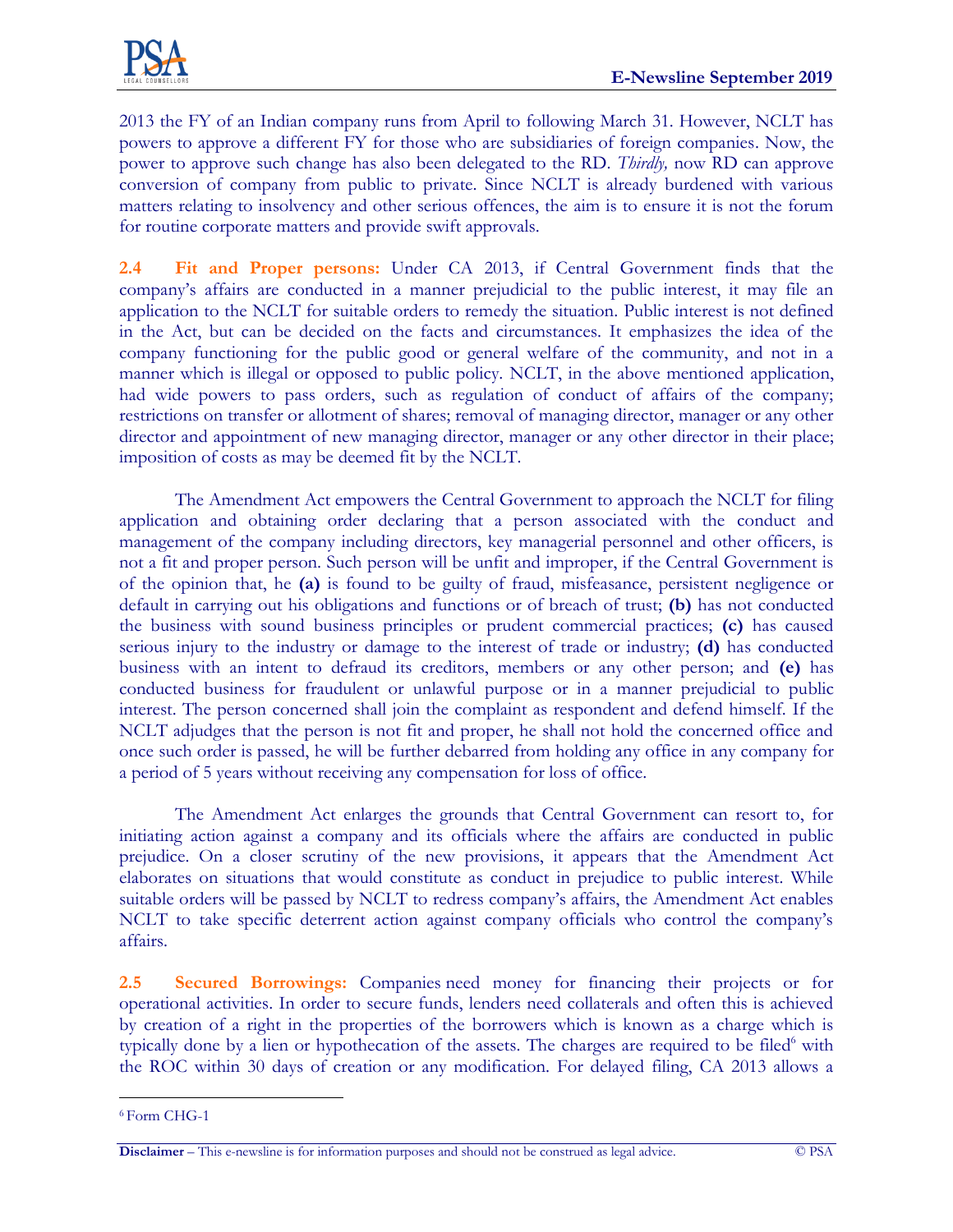further period of 270 days on payment of additional fee, taking the filing timeline to 300 days. If a company is still unable to file the form, it can approach the RD seeking condonation of delay justifying the delay and it is up to the RD to accept or reject, after hearing the company.

The Amendment Act has reduced the timeline from 300 to 120 days. The amendment provides that where filing is not done within 30 days, it has another 30 days to file by paying additional fees. If still not filed within these 60 days, it can be done within further 60 days by paying *ad valorem fee<sup>7</sup>* , failing which the company has to approach the RD seeking condonation of delay. Earlier, the non-compliance of any charge related provisions was punishable under respective section only but now, if a person wilfully furnishes any false or incorrect information or suppresses any material information pertaining to registration of charge, it will be a fraud and fraud related penal provisions<sup>8</sup> will also apply.

The amendments tighten the noose around recalcitrant companies by reducing the timelines, increasing late fee by introducing *ad valorem fee* and treating furnishing false information as fraud. Clearly, vigilance has to be key in registration of secured loans which, in turn, will allow public to be cognizant of the ownership of assets and financial position of a company.

**2.6 Offence re-categorization:** Certain offences were under the ambit of criminal proceedings and punishable with fine or imprisonment or both. The Amendment Act has recategorized such corporate offences and moved about 16 of them from the ambit of criminal to civil liability by replacing the word "fine" with "penalty" and, in some cases, removing penal sanctions of imprisonment. Some of these offences are **(a)** prohibition of issue of shares at discount; **(b)** failure or delay in filing notice for alteration of share capital; **(c)** failure or delay in filing financials and annual return; **(d)** failure in attaching explanatory statement with the general meeting notice; **(e)** any contravention related to a director's identification number or DIN; and **(f)**  default with respect to appointment of key managerial personnel. By this amendment, the offences that are procedural or technical in nature and where the public interest is not evident are brought under the in-house adjudication mechanism of levying penalties to make the resolution swift and less cumbersome. It will not be necessary to launch investigation or the defaulting officer will not have to undergo judicial prosecution for these matters. Apart from this, the Amendment Act has also introduced a new section<sup>9</sup> providing for penalty with respect to defaults repeated within three years of previous order, by a company or its officers. This is twice the amount of penalty prescribed under respective section. In absence of such provision, default in timely compliance of corporate actions and getting the compounding done after several years of default, had become a common practice. Now, it will really help in curbing the tendency of taking the law lightly.

## **3. Conclusion**

Broadly, the Amendment Act will benefit all the law-abiding corporations. Clearly, these are attempts to strengthen corporate governance norms which could increase financial burden on companies but, in fact, will aid in swift resolution of offences without undergoing lengthy and cumbersome proceedings with NCLT. Those who take the law lightly are going to be in for tough times. The government is clearly on an agenda and, given the nature of the amendments, it is clear

 $\overline{a}$ <sup>7</sup> It is a percentage based variable fee to be levied on the amount secured by the charge

<sup>8</sup> Section 447

<sup>9</sup> Section 454A

**Disclaimer** – This e-newsline is for information purposes and should not be construed as legal advice. © PSA